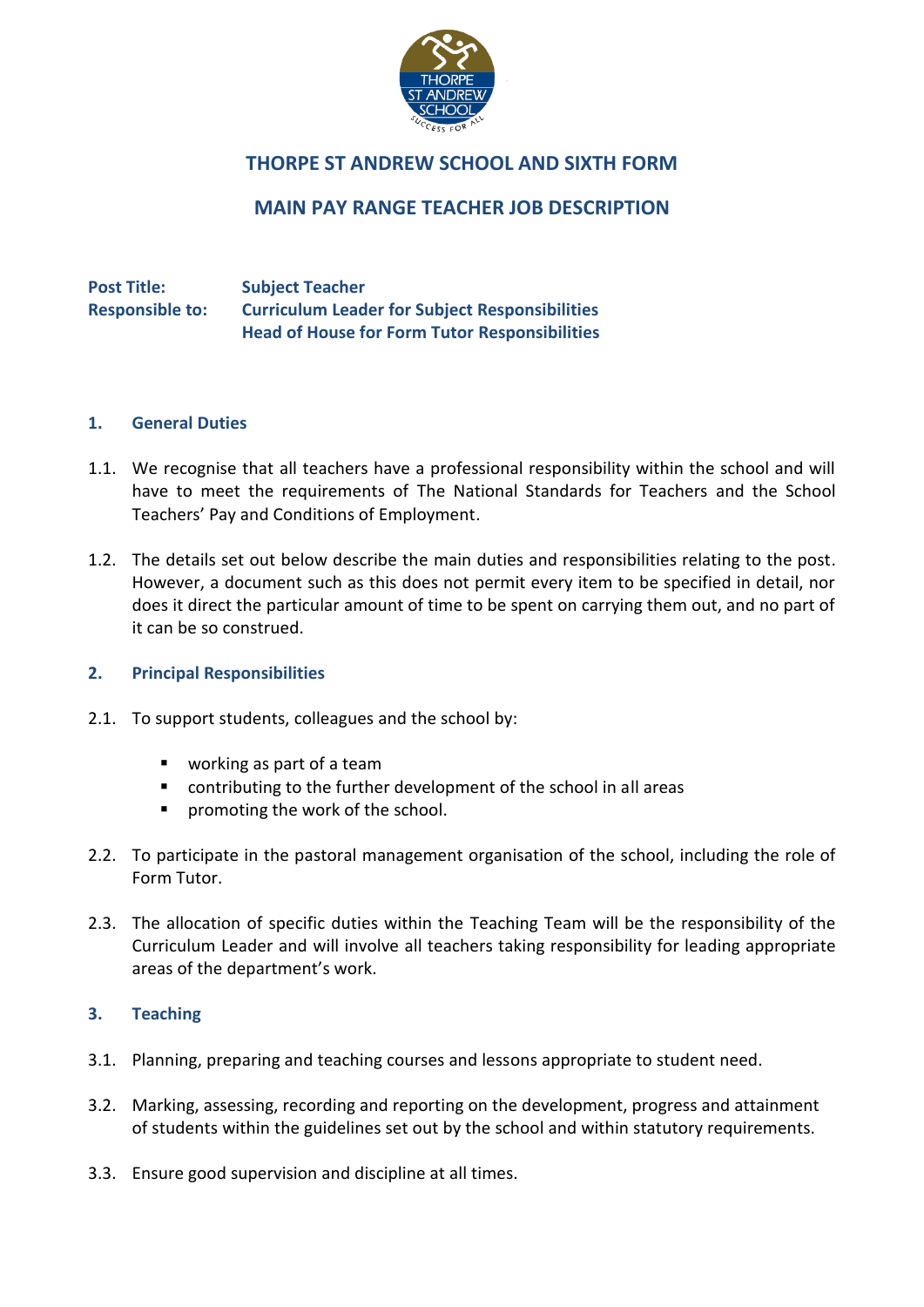## **4. Other Activities**

- 4.1. Promoting the general progress and well-being of individual students.
- 4.2. Providing guidance and advice to students.
- 4.3. Communicating and consulting with the parents of students.
- 4.4. Participating in meetings arranged to assist in the execution of professional duties.
- **5. Review: Further Training and Development**
- 5.1. Reviewing from time to time methods of teaching and programmes of work.
- 5.2. Participating in arrangements for further training and professional development as a teacher.

## **6. Specific Duties**

- 6.1. Working in accordance with the school's aims, stated policies procedures and practice:
- 6.2. To teach to a range of students within the school involving:
	- having firm aims and objectives for all lessons and homework
	- identifying individual learning needs and devise ways of meeting these
	- maintaining full records of attendance and attainment for all students
	- **E** ensuring good supervision and discipline
	- recognising and celebrating both individual students and subject success.
- 6.3. To support ones own development by:
	- participating in an induction programme
	- undertaking appropriate INSET
	- **E** seeking advice from senior colleagues, as necessary.
- 6.4. To participate fully in the School Performance Management Programme (or the induction process for Newly Qualified Teachers).

## **7. Educational Methods**

- 7.1. Advising and co-operating with the Principal and other teachers in the preparation and development of courses of study, teaching materials, teaching programmes, methods of teaching and assessment and pastoral arrangements.
- **8. Discipline, Health and Safety, Safeguarding**
- 8.1. Maintaining good order and discipline among the students and securing their health and safety.
- 8.2. Follow the school's processes for child protection and safeguarding.